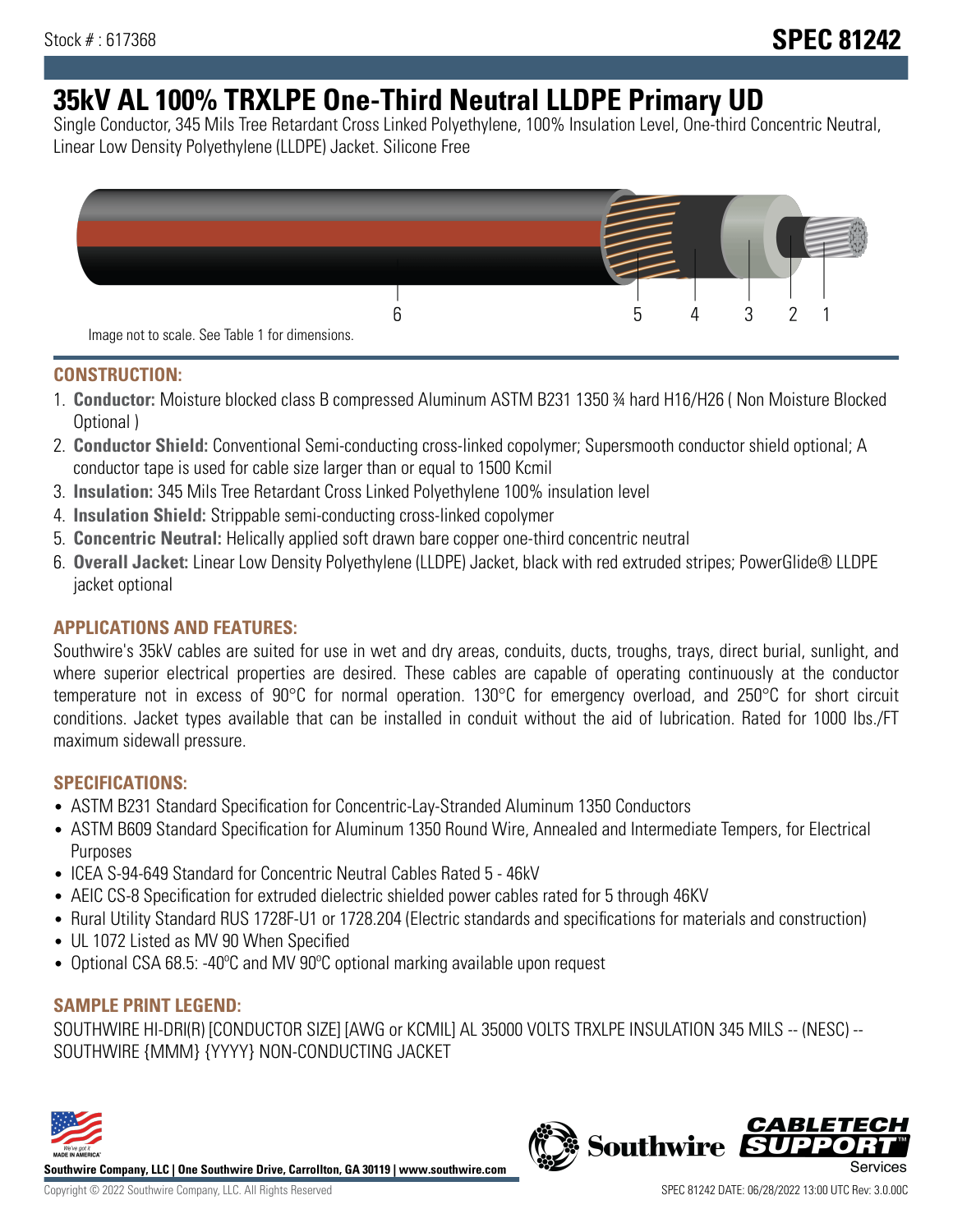# Stock # : 617368 **SPEC 81242**

#### **Table 1 – Weights and Measurements**

| Stock<br>Number | Cond.<br>Size <sup>1</sup> | <b>Diameter</b><br>Over<br>Conductor | <b>Diameter</b><br>Over<br>Insulation | <b>Insul</b><br><b>Thickness</b> | <b>Diameter</b><br>Over<br>Insulation<br>Shield | Concentric<br><b>Neutral</b> | Neutral DC<br>Resistance<br>$25^{\circ}$ C | Jacket<br><b>Thickness</b> | Approx.<br>OD | Approx.<br>Weight    | Min<br><b>Bending</b><br>Radius | Max Pull<br>Tension*' |
|-----------------|----------------------------|--------------------------------------|---------------------------------------|----------------------------------|-------------------------------------------------|------------------------------|--------------------------------------------|----------------------------|---------------|----------------------|---------------------------------|-----------------------|
|                 | AWG/<br>Kcmil              | inch                                 | inch                                  | m <sub>l</sub>                   | inch                                            | No. x AWG                    | $\Omega$ /1000ft                           | mil                        | inch          | Ib<br><b>Y1000ft</b> | inch                            | Ib                    |
| 617368          | 1250<br>(91)               | .250                                 | 2.017                                 | 345                              | 2.147                                           | 25x10                        | 0.041                                      | 80                         | 2.536         | 3589                 | 20.2                            | 7500                  |

All dimensions are nominal and subject to normal manufacturing tolerances

◊ Cable marked with this symbol is a standard stock item

\* Pulling tension based on pulling eye directly connected to conductor

! UL listed MV-90 Rated

^ HiDri Plus® - Water Blocking Powder

^^ HiDri Plus® - Water Blocking Powder. All Black Jacket

† 2/3 Concentric Neutral

§ HiDri Plus® - Water Blocking Powder. CSA Listed

## **Table 2 – Electrical and Engineering Data**

| Cond.<br><b>Size</b> | $\omega$ 25°C    | DC Resistance AC Resistance<br>$@90^{\circ}C$ | Capacitive<br>Reactance @<br>60Hz | Inductive<br>Reactance @<br>60Hz | Charging<br>Current | <b>Dielectric</b><br>Loss | Zero Sequence<br>Impedance* | <b>Positive</b><br>Sequence<br>Impedance* | <b>Short Circuit</b><br>Current $@30"$<br>Cycle |
|----------------------|------------------|-----------------------------------------------|-----------------------------------|----------------------------------|---------------------|---------------------------|-----------------------------|-------------------------------------------|-------------------------------------------------|
| AWG/<br>Kcmil        | $\Omega/1000$ ft | $\Omega/1000$ ft                              | $MO^*1000ft$                      | $\Omega/1000$ ft                 | A/1000ft            | W/1000ft                  | $\Omega/1000$ ft            | $\Omega/1000$ ft                          | Amp                                             |
| 1250<br>(91)         | 0.0141           | 0.019                                         | 0.028                             | 0.037                            | 0.709               | 4.300                     | $0.062 + j0.027$            | $0.025 + j0.033$                          | 23905.5                                         |

\* Calculations are based on three cables triplexed / concentric shield / Conductor temperature of 90°C / Shield temperature of 45°C / Earth resistivity of 100 ohmsmeter

† Ampacities are based on Figure 7 of ICEA P-117-734 (Single circuit trefoil, 100% load factor, 90°C conductor temperature, earth RHO 90, 36" burial depth)

‡ Ampacities are based on Figure 1 of ICEA P-117-734 (Single circuit trefoil, 100% load factor, 90°C conductor temperature, earth RHO 90, 36" burial depth)

## **Table 3 – Weights and Measurements (Metric)**

| Stock<br>Number | Cond.<br><b>Size</b> | <b>Diameter</b><br>Over<br>Conductor | Diameter<br>Over<br>Insulation | Insul.<br><b>Thickness</b> | <b>Diameter</b><br>Over<br>Insulation<br><b>Shield</b> | Concentric<br><b>Neutral</b> | Neutral DC<br>Resistance<br>$25^{\circ}$ C | Jacket<br><b>Thickness</b> | <b>OD</b> | Approx. Approx.<br>Weight | Min<br>Bending<br>Radius | Max Pull<br>Tension* |
|-----------------|----------------------|--------------------------------------|--------------------------------|----------------------------|--------------------------------------------------------|------------------------------|--------------------------------------------|----------------------------|-----------|---------------------------|--------------------------|----------------------|
|                 | AWG/<br>Kcmil        | mm                                   | mm                             | mm                         | mm                                                     | No. x AWG                    | $\Omega$ /km                               | mm                         | mm        | ka/km                     | mm                       | newton               |
| 617368          | 1250<br>(91)         | 31.75                                | 51.23                          | 8.76                       | 54.53                                                  | 25x10                        | 0.13                                       | 2.03                       | 64.41     | 5341                      | 513.08                   | 33375                |

All dimensions are nominal and subject to normal manufacturing tolerances

◊ Cable marked with this symbol is a standard stock item

\* Pulling tension based on pulling eye directly connected to conductor

! UL listed MV-90 Rated

^ HiDri Plus® - Water Blocking Powder

^^ HiDri Plus® - Water Blocking Powder. All Black Jacket

† 2/3 Concentric Neutral

§ HiDri Plus® - Water Blocking Powder. CSA Listed



**Southwire Company, LLC | One Southwire Drive, Carrollton, GA 30119 | www.southwire.com**